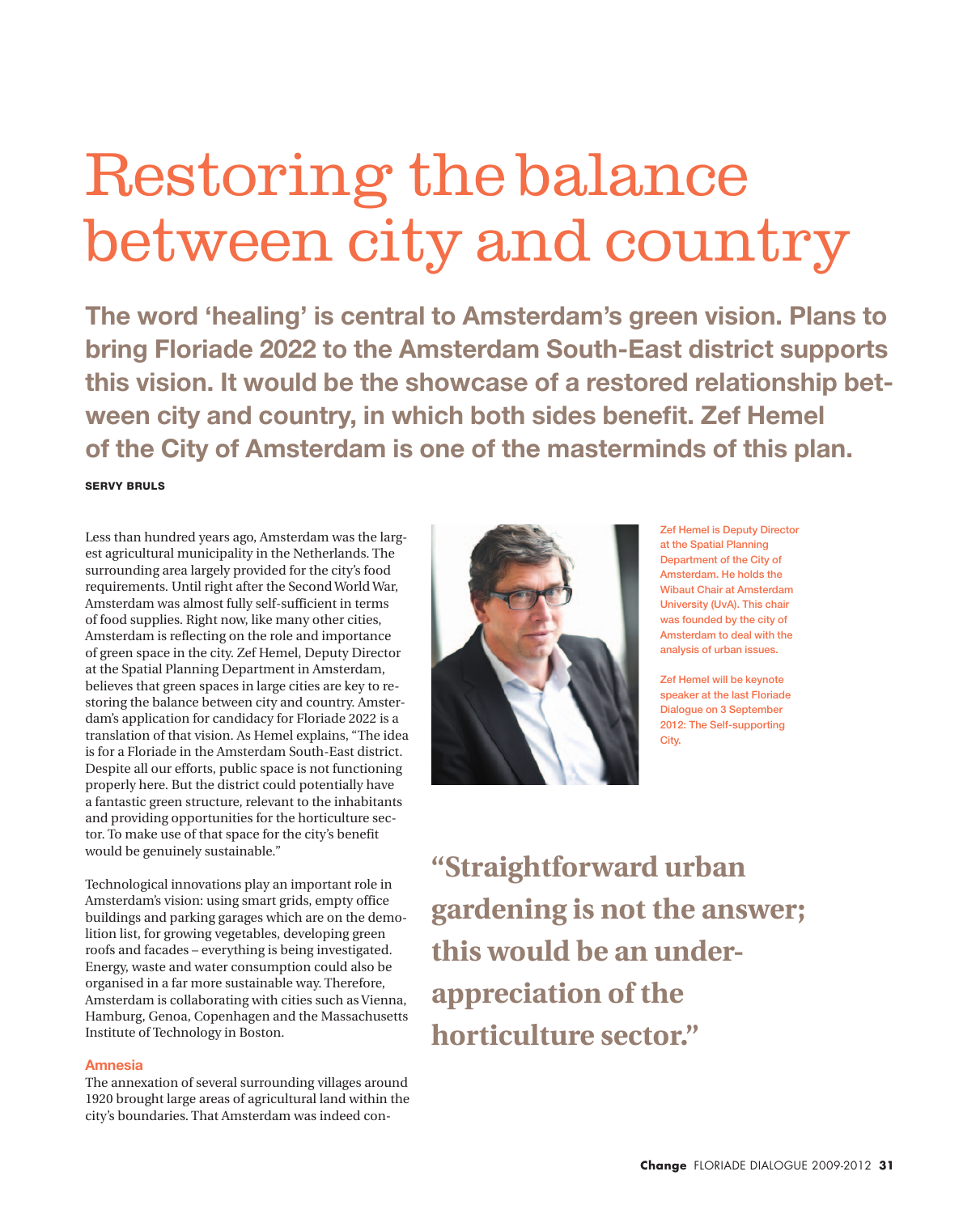

Vegetable and schoolgardens are still widely used in Amsterdam

scious of the importance of green space and the city's dependency on the countryside became clear when, in 1934, the General Expansion Plan was presented: the western garden cities were implemented. "The new districts had an urban allure," explains Hemel, "but with village-like designs, including allotment garden complexes and school gardens within cycling distance. True to the vision of teacher Jac. P. Thijsse, education and gardening had to prevent the townspeople's alienation from nature." The expansions pushed the agricultural land further out, but an integrated network of waterways and the construction of the central market hall in the 1930s led to efficient food supplies. By the early stages of post-war reconstruction, Amsterdam had become self-sufficient, owing to the implementation of garden cities. However, this would only last for a few years.

Mechanisation and better transport facilities led to expansion in the agriculture and horticulture sectors. The direct relationship between city and country disappeared. Zef Hemel speaks of 'amnesia': "By the late 1960s, people had forgotten that Amsterdam was once self-sufficient. With the development of new housing estate Nieuw-Sloten, in the mid-'80s, Amsterdam's last horticultural areas disappeared as well. Food and livestock markets in nearby villages such as Aalsmeer, Purmerend and Alkmaar detached themselves from Amsterdam and served global markets." From then on, strawberries came from Spain, and people in Madrid had tulips from Hillegom on their tables.